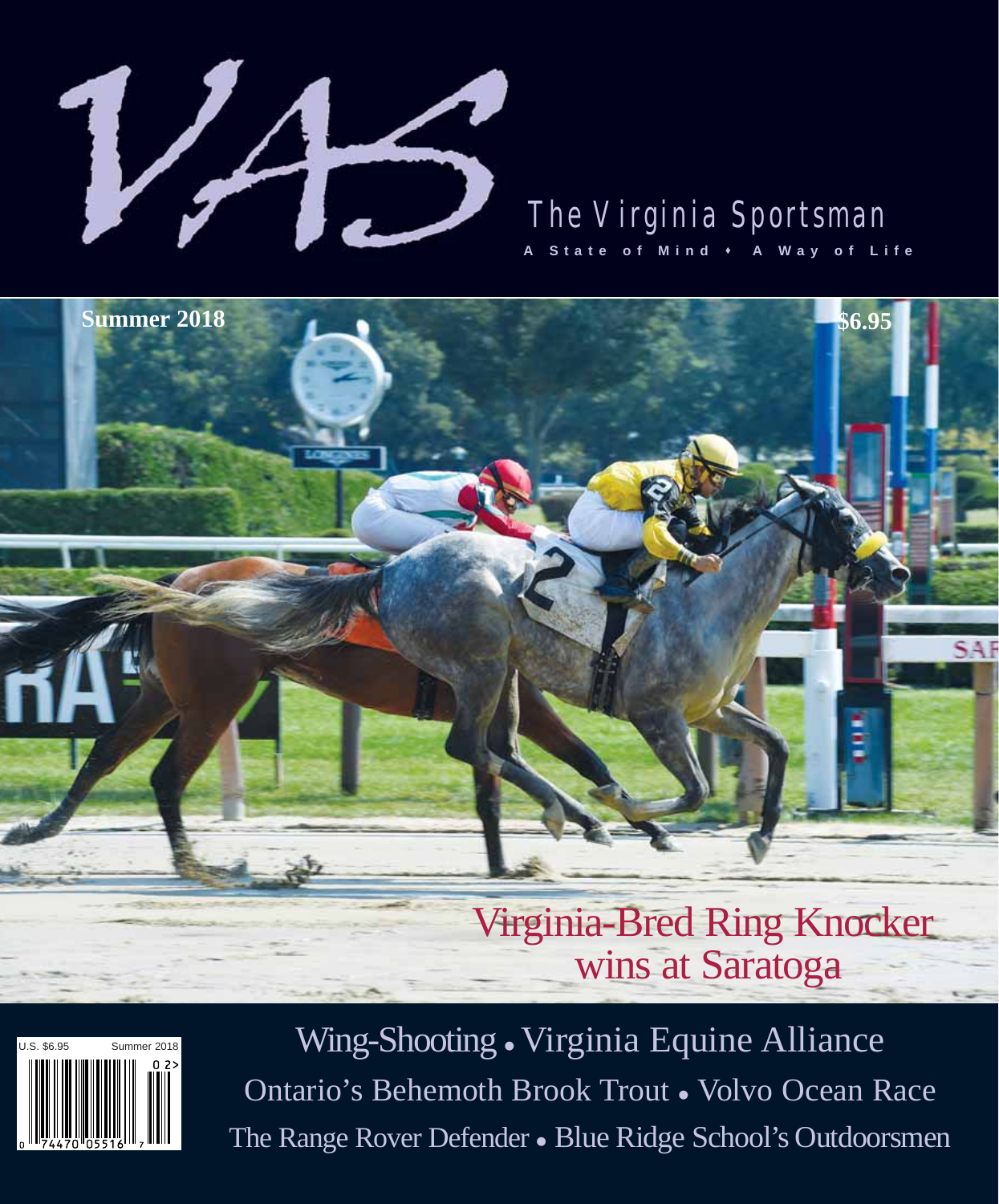

## TheVirginia Equine Alliance

Shaping the Future of Horse Racing and Breeding in Virginia

By Jane Fogleman Photos courtesy of VEA

here is nothing more picturesque than driving on a bucolic country road in Virginia, seeing horses grazing or galloping in a lush, green field. As the birthplace of the legendary racehorse Secretariat, the Commonwealth has traditionally had a strong equine industry. According to a 2011 study prepared by the University of Virginia Weldon Cooper Center for Public Service and funded by the Virginia Horse Industry Board, the industry had an annual economic impact of \$1.2 billion in Virginia. Thoroughbred breeding and racing has been an integral component, T

especially once pari-mutuel betting began in 1988; yet the equine industry has suffered significant setbacks in recent years. Most notably, the 2014 closing of the Colonial Downs racetrack in New Kent County has contributed to a decline in the Virginia Thoroughbred industry, as owners must ship their horses to other states to compete in races. As a result, activities at Virginia horse farms have slowed down, and the need for equine industry services has declined.

While facing many challenges, Virginia's horse-racing, breeding and parimutual industries have managed to survive. At the forefront of preservation efforts is the Virginia Equine Alliance (VEA), a nonprofit, 501(c)(6) organization. It is comprised of four statewide horse-interest groups: the Virginia Harness Horse Association; the Virginia Horsemen's Benevolent & Protective Association (VHBPA); the Virginia Gold Cup Association; and the Virginia Thoroughbred Association (VTA). The VEA mission focuses on sustaining, promoting and expanding the horsebreeding and horse-racing industries throughout the Commonwealth.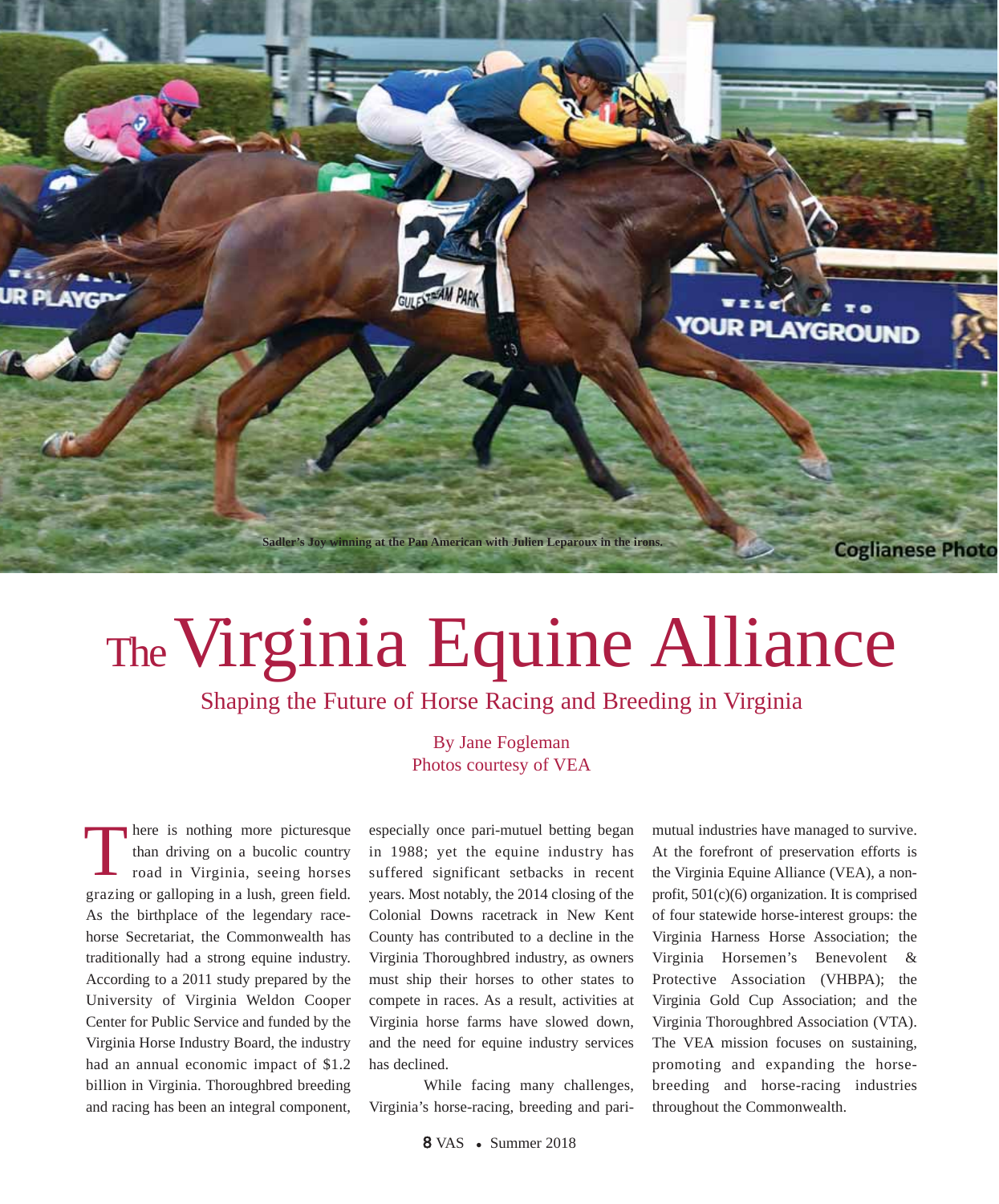The VEA formed shortly after the owner of Colonial Downs surrendered his racing license, thereby closing the track in October 2014. This move sent shock waves through the industry in Virginia. In addition to reducing the need for equine services, it led to the shuttering of off-track betting (OTB) centers and eliminated a substantial portion of the horsemen's pari-mutuel revenue. At its peak, Colonial Downs had produced wagering income as high as \$160 million annually; but the OTBs were critical to keeping horse racing in Virginia, as revenue from racing alone could not cover the monetary needs of racing facilities, purses and riders.

Without the presence of Colonial Downs, the VEA has had to help rebuild the much of the state's racing industry. Since its inception, the organization has opened four OTB centers in the Richmond, Chesapeake and Martinsville that offer dining, bar facilities and daily simulcast wagering from up to 20 horse tracks around the country. Additionally, the VEA has maintained working relationships with four online wagering partner companies, and a percentage of each wager is returned to the VEA in support of its mission. Combined, these revenue centers generated more than \$100 million in total wagering in 2017.

Because of the VEA's efforts, Virginia-bred horses have had racing opportunities in the Mid-Atlantic region. Last year 30 Virginia races were carded in Maryland and West Virginia. The Commonwealth's last remaining graded stakes, the Commonwealth Derby and Commonwealth Oaks, were also run in Maryland. Should Colonial Downs reopen, these races would return to the Commonwealth, serving as a source of quality racing and a special point of pride.

VEA initiatives also include programs that incentivize Thoroughbred owners to purchase Virginia-bred horses and raise them in the state. The inaugural program, the Virginia-Bred or Sired Owners Bonus, began in 2016 and has



**The Starting Gate, the Secretariat turf course and the finish line at Colonial Downs could see action again soon once Revolutionary Racing finalizes the sale of the New Kent track.** 



9 VAS • Summer 2018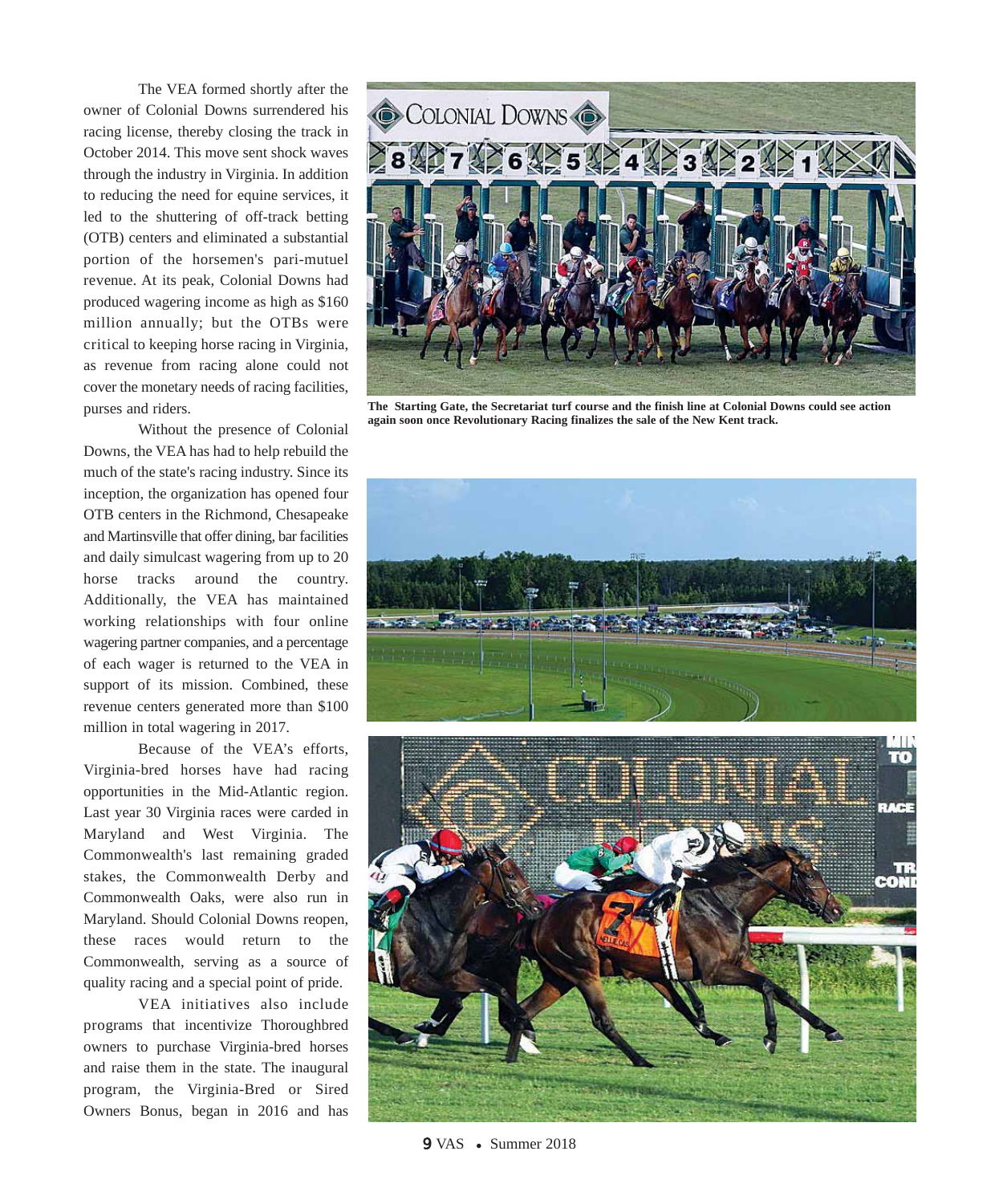**Harness racing at Shenandoah Downs**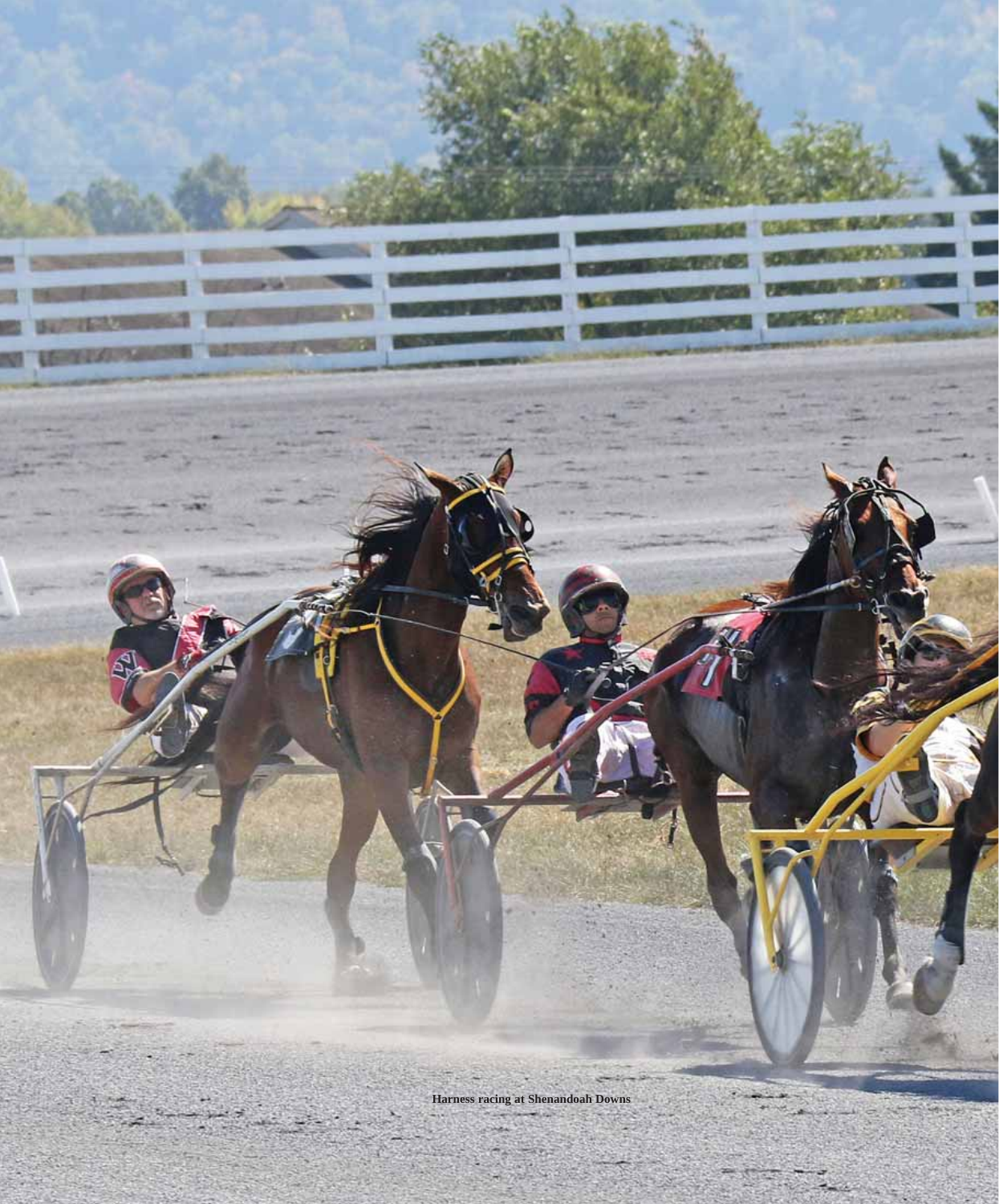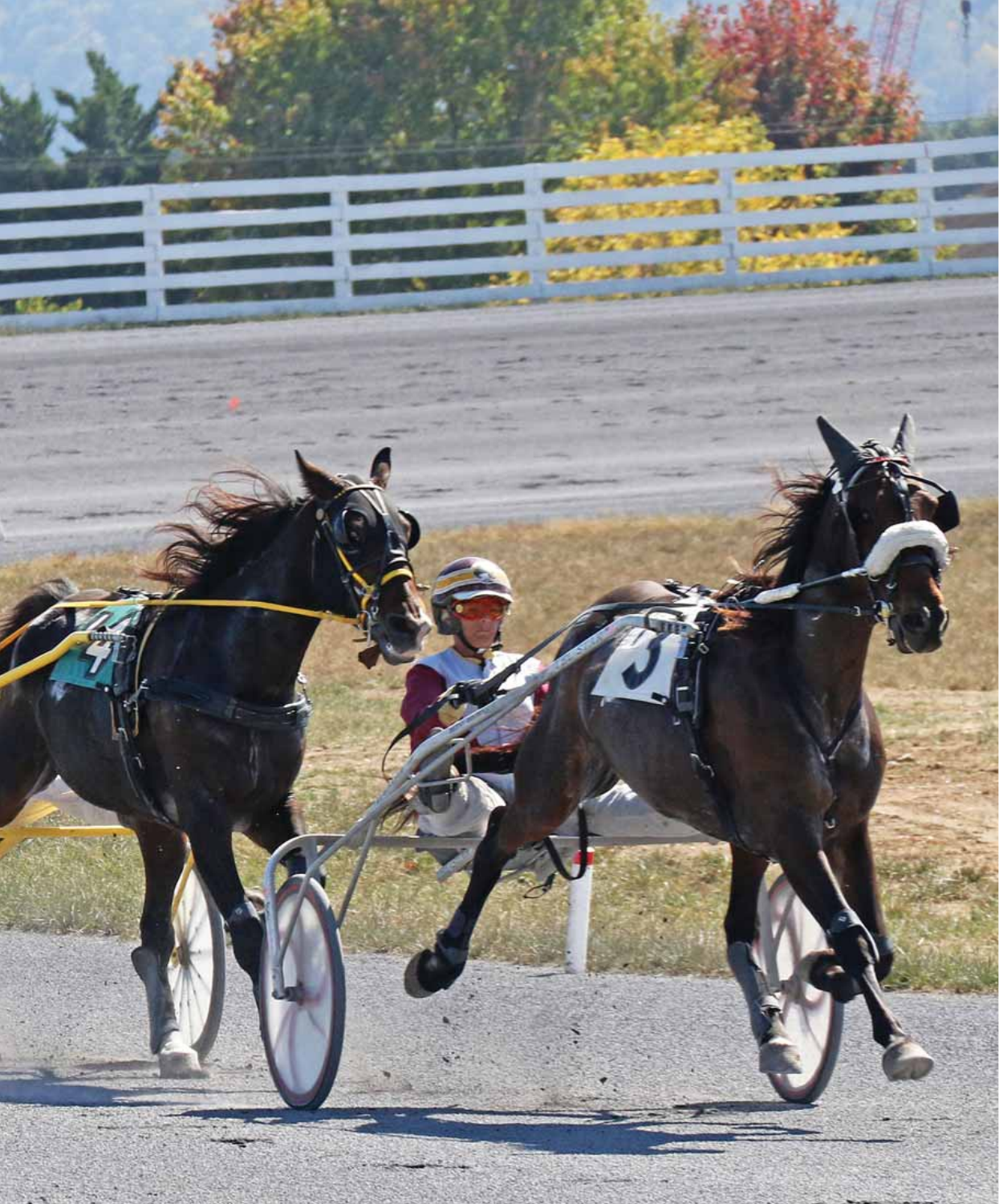

**Virginia-bred champ Stellar Wind at the November 2017 sale at Keeneland**

**Woodberry Payne and Olga Payne discuss the morning workout at their Ingleside Training Center at Montpelier.** 



increased the market value of Virginiabreds significantly. As part of the incentive, owners of Virginia-bred or sired horses that win races at pari-mutuel tracks in the Mid-Atlantic region are eligible for a 25 percent bonus on top of the winner's purse. In July 2017, the VEA created another incentive program: the Virginia-Certified Residency Program, which seeks to draw out-ofstate Thoroughbred business to the Commonwealth. This creative initiative allows Thoroughbred owners to send their non-Virginia-bred horses to reside in Virginia for a minimum of six consecutive

months. After a verification process, owners of these horses are also eligible for the 25 percent bonus on wins at tracks throughout the Mid-Atlantic. Since the program's inception, more than 500 horses have been registered, filling farms throughout Virginia.

Woodberry Payne, owner of Ingleside Training Center in Orange, speaks enthusiastically about the Residency Program. As more horses come into Virginia, demand for equine services has increased. Already, he has had to turn away 30 horses, referring them to other operations across the Commonwealth for training and

boarding. Payne notes the growth at his center, saying, "The Certified program has literally put farms back in the business both in training and boarding of weanlings and yearlings. I have hired seven new employees, increased wages and am actively seeking more help." Other farms across the state have also experienced growth. This income bolsters local economies and benefits businesses and individuals alike. Payne adds, "Did you know a dollar spent in the economy usually is turned over four times, but in the horse industry that same dollar is turned over seven times? That just shows the horse industry has a magnified economic impact on the Commonwealth."

Even after Colonial Downs'closing, Virginia farms have continued to produce a number of equine stars who continue to gain national prominence. Eclipse Award winner Stellar Wind, bred in Virginia by Keswick Stables & Stonestreet Thoroughbred Holdings, ended her extraordinary racing career earlier this year. The six-year-old Curlin mare won \$2.9 million in only 17 starts. Further, a pair of standouts raised at Woodslane Farm in The Plains have amassed purse winnings in the seven-digit range. Tonalist, the 2014 Belmont Stakes winner, finished his career with \$3.6 million in earnings and Sadler's Joy, who has bankrolled \$1.3 million, is still going strong in 2018. Virginia's newest star, three-year-old Greyvitos, is returning from an injury, just in time for this year's Triple Crown trail. Bred by Audley Farm Equine, Greyvitos has earned more than \$300,000 in only four starts. The VEA's programs help Virginia breeders to continue breeding quality horses capable of competing globally.

The VEA's efforts further extend to ensuring that other forms of racing have a place within the Commonwealth. The alliance has spent more than \$1 million to renovate and upgrade an existing racetrack at Shenandoah Downs in Woodstock, Virginia, for harness racing trotters and pacers. Pari-mutuel racing runs for five